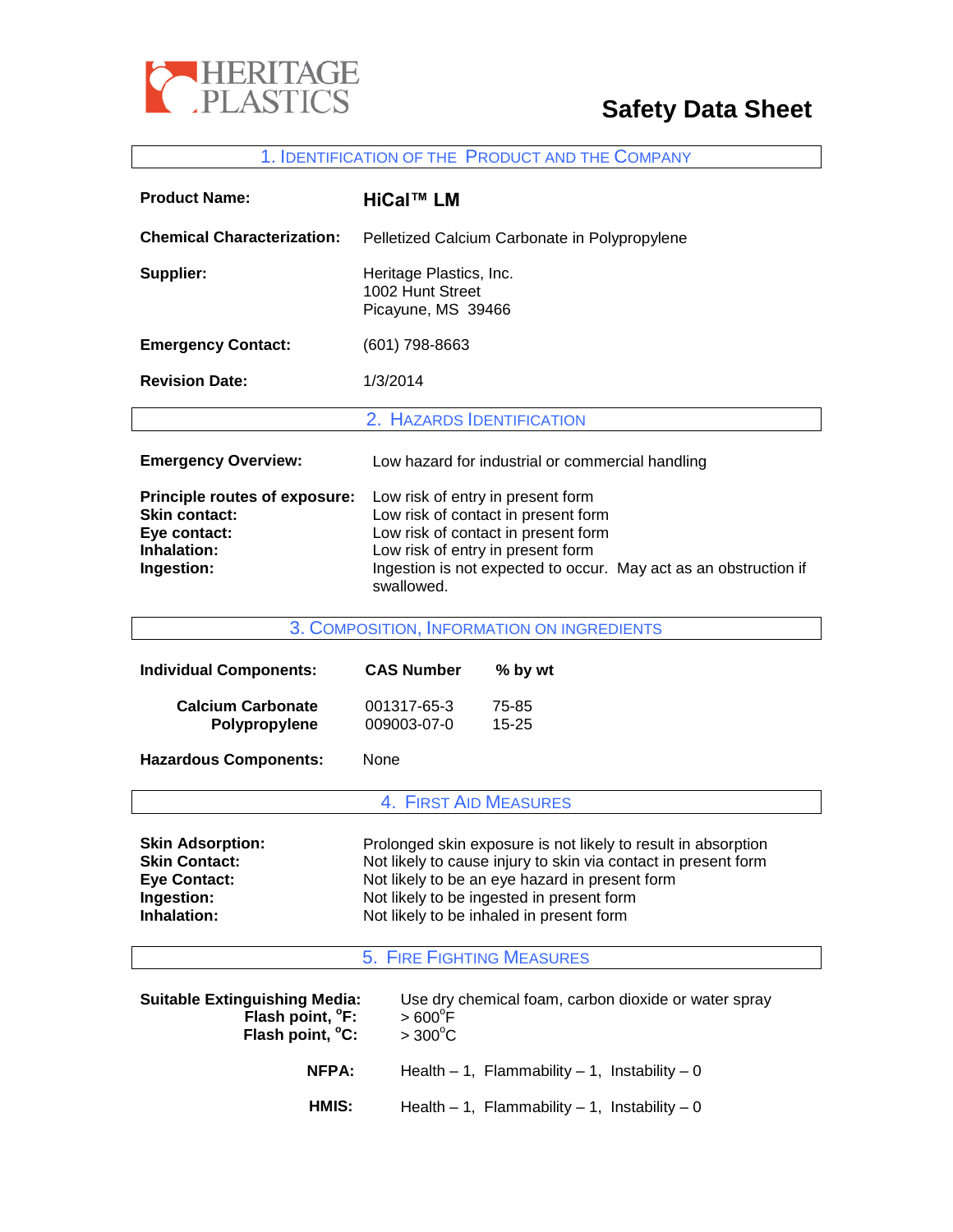**Hazardous Combustion** 

**Pxides of nitrogen and carbon** 

| <b>6. ACCIDENTAL RELEASE MEASURES</b>                                                                          |                                                                                                                                                                                                                                                          |  |
|----------------------------------------------------------------------------------------------------------------|----------------------------------------------------------------------------------------------------------------------------------------------------------------------------------------------------------------------------------------------------------|--|
| <b>General Procedures:</b><br>Disposal:                                                                        | Contain and collect spill via sweep, vacuum, etc and discard<br>Bury in landfill or burn in adequate incinerator in accordance with<br>local, state, and federal regulations                                                                             |  |
|                                                                                                                | 7. HANDLING AND STORAGE                                                                                                                                                                                                                                  |  |
| Handling:<br><b>Shelf Life:</b><br>Storage:                                                                    | Minimize dust generation; use with adequate ventilation<br>12 months<br>Keep dry; store at ambient temperatures                                                                                                                                          |  |
| 8. EXPOSURE CONTROLS AND PERSONAL PROTECTION                                                                   |                                                                                                                                                                                                                                                          |  |
| <b>Engineering measures to</b><br>reduce exposure:                                                             | Occasionally during product transfer and conveying, fine dust<br>can be generated. Use ventilation to minimize exposure to<br>airborne contaminates.                                                                                                     |  |
| <b>Personal Protective Equipment</b><br><b>Respiratory:</b><br>Skin:<br>Eye:<br><b>Work/Hygiene Practices:</b> | None needed; however, if dust is generated during handling,<br>wear appropriate respiratory protection to minimize exposure<br>None needed<br>Wear eye protection to minimize mechanical injury<br>Low hazard. Wash before eating, drinking and smoking. |  |

9. PHYSICAL AND CHEMICAL PROPERTIES

| <b>Physical State:</b>         | Solid pellet, approximately 4-5 mm in diameter |
|--------------------------------|------------------------------------------------|
| Color:                         | Grayish white                                  |
| Odor:                          | None                                           |
| Melting Point, <sup>o</sup> F: | $>205^{\circ}$ F                               |
| Melting Point, °C:             | $>96^{\circ}$ C                                |
| <b>Specific Gravity:</b>       | $1.65 - 1.95$ g/cc                             |
| Solubility:                    | Insoluble                                      |

## 10. STABILITY AND REACTIVITY

**Chemical Stability:**<br> **Conditions to avoid:**<br>
Avoid s **Hazardous Decomposition Products: Hazardous Polymerization:** No

Avoid storing near high heats or flame<br>None

11. TOXICOLOGICAL INFORMATION

**Acute Toxicity** Local Effects: None **Specific Effects:** None